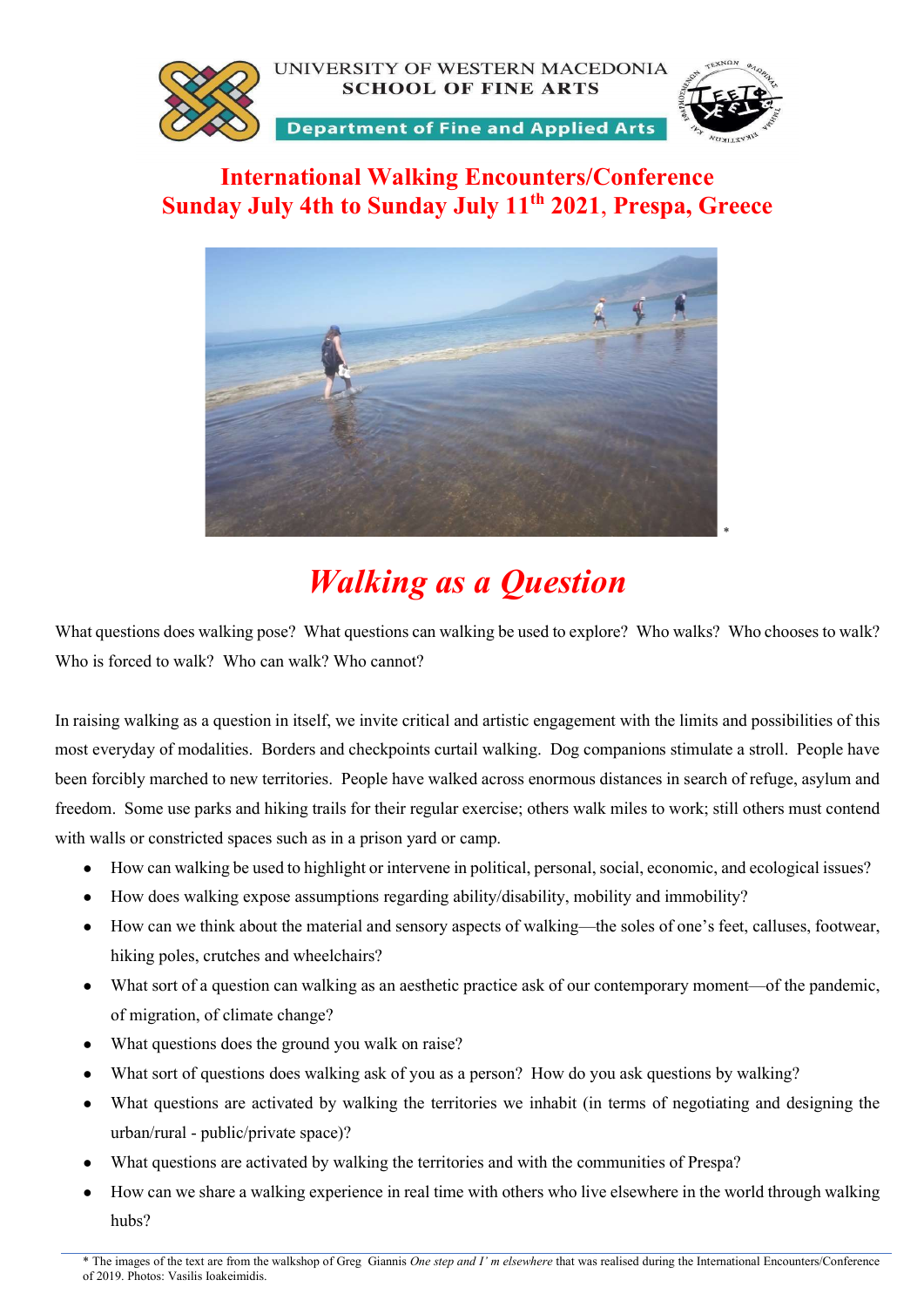# CALL FOR CREATIVE PROJECTS AND PAPERS



Photo: Vasilis Ioakeimidis

We invite proposals from artists, writers and other creative practitioners, critics and scholars that take up any or all of the provocative questions embedded within the Encounters/ Conference theme. of the International Walking Encounters / Conference. All media and formats are welcomed: e.g., film, poetry and other textual interventions, sonic investigations and audio papers, performances, immersive virtual experiences, digital and new media art as well as sound walks, guided walks, workshops/participatory walkshops etc.

We ask proposals to consider how the work can be experienced virtually if it is also conducted on the ground, in real time.

#### Project history

The 2021 Walking Encounters / Conference is the second international walking Encounters/Conference that takes place in Prespa. The Encounters / Conference was first realized in 2019 by Visual March to Prespa, an artistic venue of the Department of Fine and Applied Arts of the School of Fine Arts of the University of Western Macedonia (EETF/UOWM), and by Made of Walking (VI). The Encounters / Conference was titled Walking Practices/Walking Art/Walking Bodies and initiated a momentum of research in the field of the walking arts. An archive of all the walking activities was realized and can be accessed in https://tinyurl.com/youtube channel WAC 2019 and a 600-page volume recorded the process and its outcome, both artistic and theoretical.

The Walking Arts Encounters Conference, 2021 takes place in a collaboration of Visual March to Prespa (EETF/UOWM) with Made of Walking (VIII), AICA/Hellas and with other international and local partners.

Artists, cultural practitioners and scholars interested in walking practices are invited. to explore these questions on foot and with materials and media in a variety of ways.

# SUBMISSIONS: TWO PATHWAYS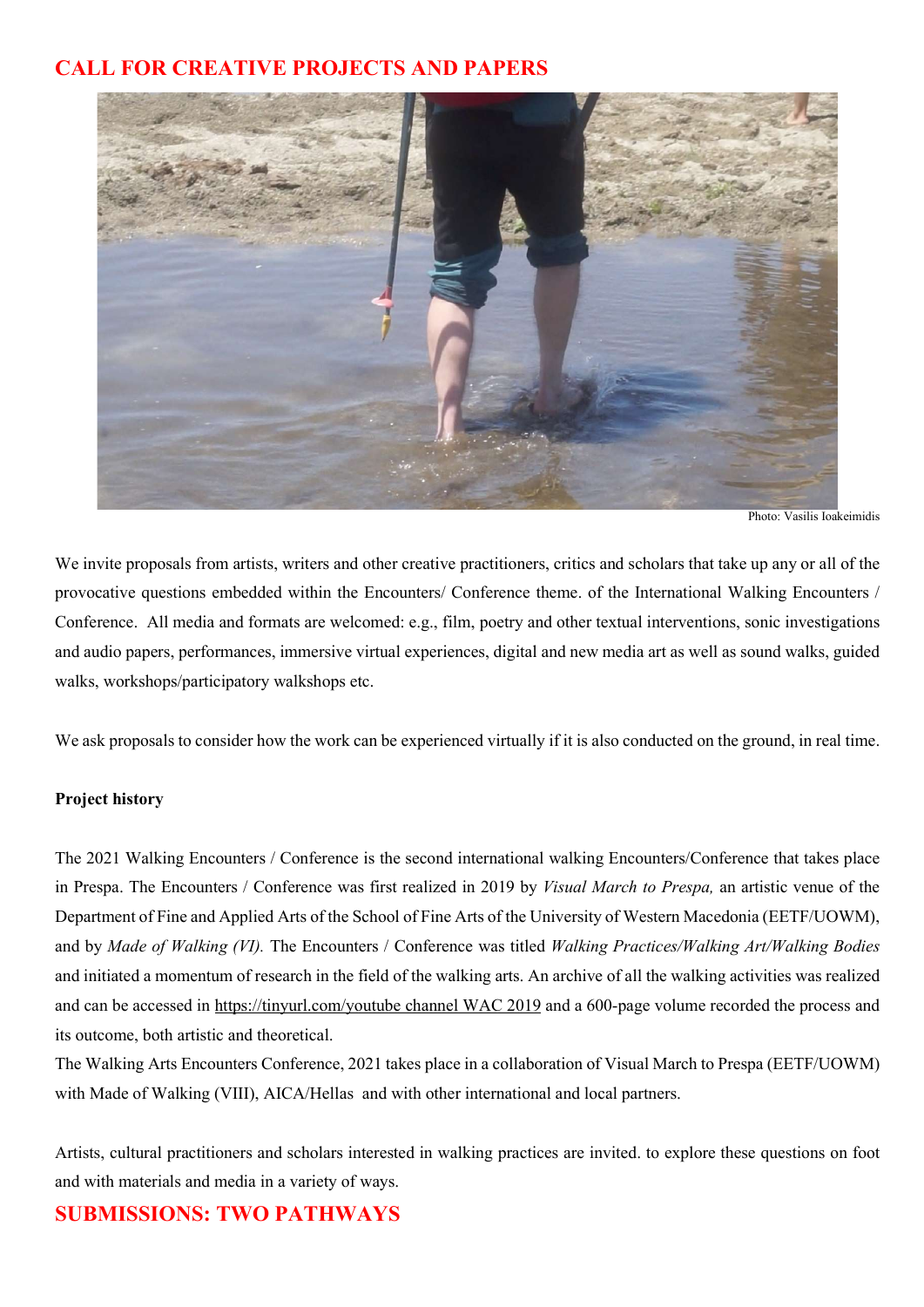For the 2021 edition of the Encounters/Conference, to be held in the shadow of the pandemic, the main activities will be held in Prespa but in addition we will explore the possibilities that virtual international exchange can facilitate. To that end, we invite submissions along two tracks:

TRACK ONE: As a "Hub": A hub is a partner based anywhere in the world who wishes to organize a set of local events or activities that align with the Prespa Encounters / Conference theme--but which respond to questions and conditions within their own site/network/region. Such activities, during the period of 4-11 July 2021, might include local walking experiences, performances, conversations and panels with some component of these events organized so they can be experienced long-distance by a conference participant in any location. Hub partners may be artistic or curatorial collectives, local networks or organizations or university programs. The encounters/conference provides access to a larger international network of walking practitioners and scholars as well as promotion for all activities, but the local hub bears the responsibility for organizing and resourcing the events. A hub application should include the following:

- Conceptual framework or theme that relates to the encounters/conference: What walking questions/practices are unique to your location/region? Is there a site-specific theme?
- Program: Duration, content, activities you propose, including panels, performances, walks etc. How will these be curated or solicited?
- Capacity: What resources or experience do you have in organizing such an event?
- Virtual/networked component: How will the works/events/presentations your hub realizes be made available to the Walking Encounters/Conference?

Finalists for hub partners will be scheduled for an interview with the organizers before the final confirmation and are asked to express their interest latest by 15th of March 2021

TRACK TWO: As an individual proposal for papers and audiopapers, walkshops or other creative proposals. This may be submitted by an individual or small group in relationship to the Encounters / Conference theme. We seek a balance between Prespa-located and other projects considering questions that arise around mobility/immobility, including participants that are not able to travel.

The conference organizers are open to a range of formats as indicated above. The application should include the following (full details see below this page):

- Thematic connection: How does your project/paper take up the theme of walking as a question?
- Description of the project or an abstract of the paper
- Location: Is the project being proposed for Prespa? How can it be shared or experienced virtually in Prespa?

We encourage interactive, interdisciplinary and collaborative/participative/collective approaches.

## Submission Deadline: 1st of April 2021

\*The official language of the walkshops and conference is English, although hub activities may be organized in other languages.

# APPLICATION PROCESS

## -For conference papers and audio papers: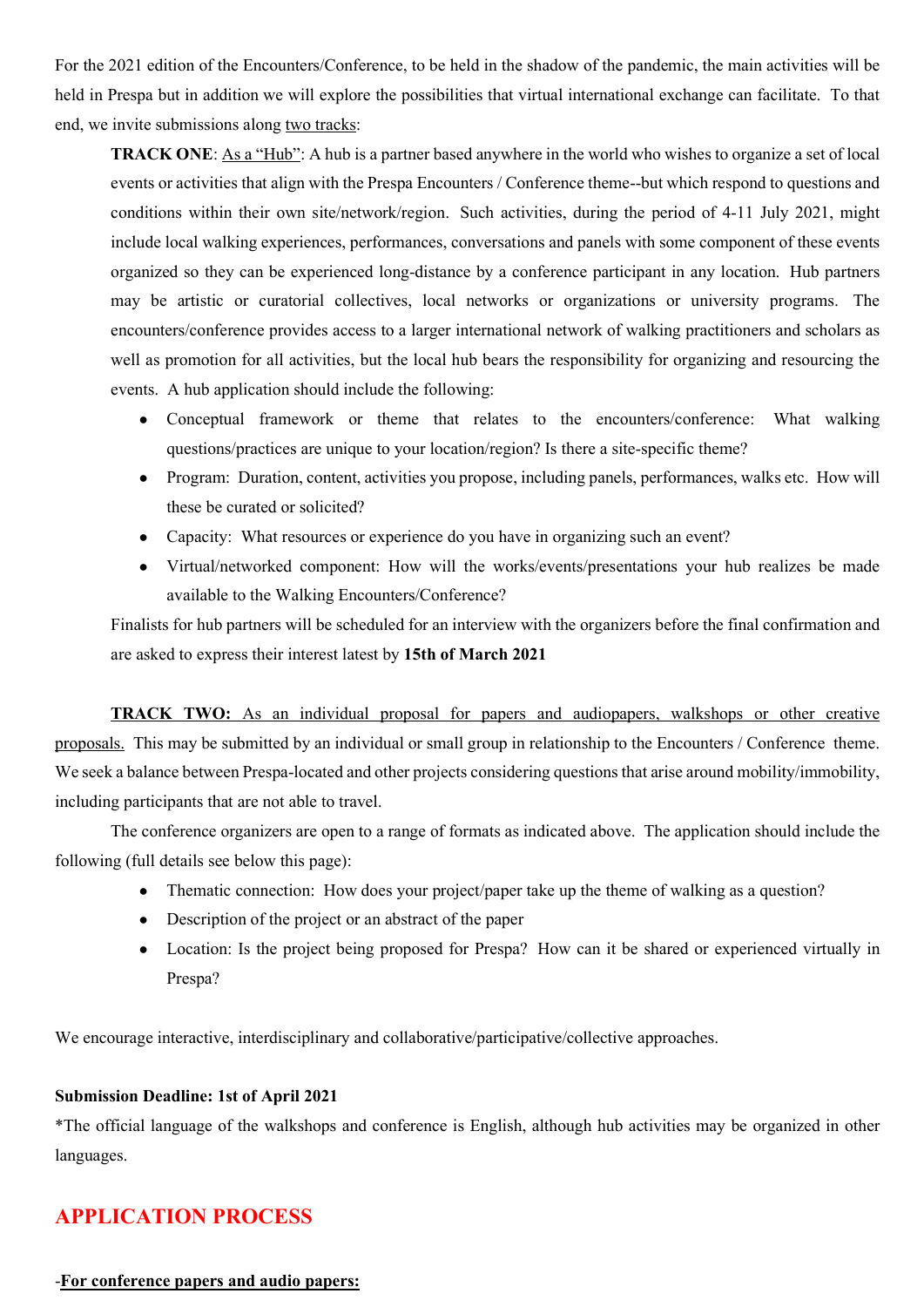A presentation 10-15 minutes long, pertinent to the above themes, will take place during the Conference.

For a paper presentation an abstract should be submitted by April 1st 2021 of approximately 300 words and a short CV (150 words) along with the name and the affiliation of the writer. By April  $30<sup>th</sup> 2021$  the authors will receive a notification of acceptance. The co-authors for papers can be maximum three. All co-authors need to register.

Audio papers will be published online for download. Audio papers need to have a performative or site-specific element. See for reference http://www.soundstudieslab.org/what-is-an-audio-paper/

Please specify if the application is for a paper or for an audio paper.

The abstract should be **submitted online in the Conference site** (including your name/affiliation, the presentation title, the main theme, and a short bio of up to 150 words). The application platform will be available after February  $15<sup>th</sup>$ , 2021.

#### IMPORTANT

In the proposal the applicant should specify whether he/she intends to travel to Prespa or will participate remotely, and if they will participate as an individual or a hub. Please clarify how the proposal will be connected to both the subject of the Encounters / Conference, whether the participants are in Prespa or joining and walking elsewhere in the world in the walking hubs.

## -For the art proposals, performances, walkshops:

By April 1st 2021, an outline of the process (300 words) should be submitted, accompanied with up to 5 photos or graphics (if needed) or links pertinent to the above themes. For the walkshops, information about an estimated duration, desired time of the day (dawn, morning, midday, afternoon, dusk/evening, night) and a maximum number of participants needs to be included. By April 30<sup>th</sup> 2021 the artists will receive a notification of acceptance. In case of participation as a hub, the hub needs to be described in the application.

The abstract should be **submitted online in the Conference site** (including your name/affiliation, the presentation title, the main theme, and a short bio of up to 150 words). The application platform will be available after February  $15<sup>th</sup>$ , 2021.

The Encounters / Conference is conceived and composed as a unity of practices and sharing of ideas. Participants coming to Prespa are encouraged to stay for the entire event whenever possible, to ensure the richest and most meaningful exchange to occur, along with exploring engagements with the territory and community of Prespa.

#### Important dates

15 March 2021: Expression of interest for hub participation, followed by an interview before end of March 1 April 2021: Submission of abstract/art projects and remote or hub activities 30 April 2021: Author/Artist Notification 30 April 2021 to June 20 registration 4-11 July 2021: Walking Encounters /Conference 30 August 2021: Submission of the final papers/ description and documentation of the projects

# REGISTRATION FEES

For participants experiencing financial hardship or for whom the fees would be prohibitive, the fees can be waived or reduced on request. For remote attendees and for hubs who organize activities in their local community the registration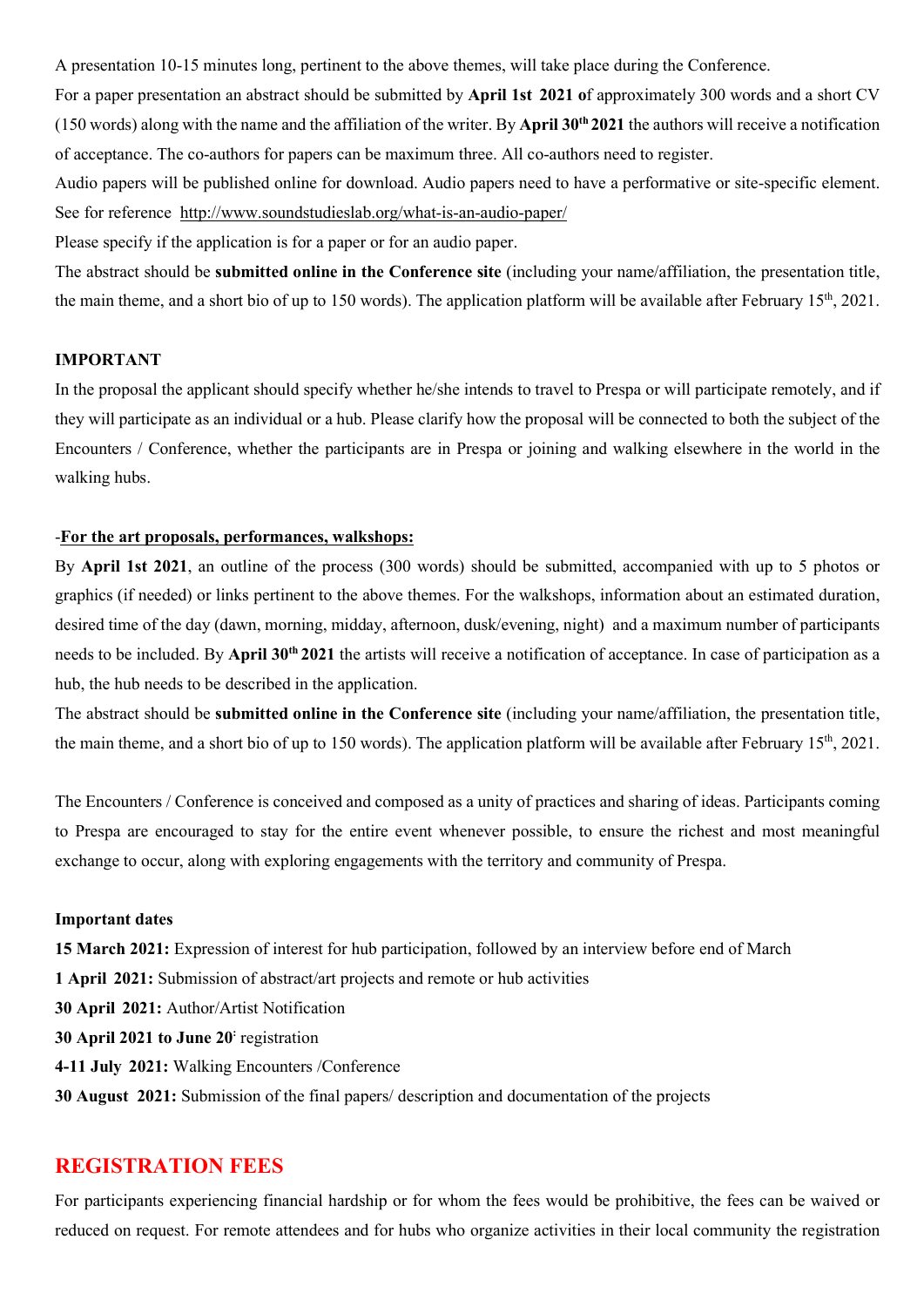fee is waived. We are dependent on your contributions and donations and this Encounters/Conference would not be possible if not by the priceless and voluntary effort of many people locally and around the world.

#### Early bird payments (until May 15th)

60 euros per paper/art proposal/poster per participant for early bird registrations

20 euros for any additional paper/art proposal for early bird registrations

10 euros for students (please provide evidence) /student participation for early bird registrations

40 euros for any attendee (those who don't present a paper, project or poster) for early bird registrations. Remote attendees are not required to pay, see below.

#### Regular payment (after May 15th)

80 euros per paper/art proposal/poster per participant

30 euros for any additional paper/art proposal

20 euros for students (please provide evidence)

50 euros for any attendee (those who don't present a paper, project or poster). Remote attendees are not required to pay, see below.

For unemployed, including artists and cultural workers with no other means of income or that have lost their income by the pandemic, for EETF graduates and students there is no fee (please provide evidence).

In case that you belong to one of these categories (unemployed or artist with no other means of income, EETF graduates or students) please notify the Organizing Committee with the contact form of the site: http://icowaf.eetf.uowm.gr/contact/ For those who acquire the printed volume of the 2019 proceedings (Walking Practices/Walking Art/Walking Bodies) they will have a 25% discount in their registration fee. For acquiring this publication see following link: http://icowaf.eetf.uowm.gr/ (will be available after February 4th)

## The Encounters/Conference registration includes:

- The attendees/participants will receive a certificate of attendance from the University of Western Macedonia
- Access to all official conference sessions
- Encounters/Conference bag with program booklet and digital conference proceedings
- Buffet, Coffee breaks and snacks. Refreshments during coffee breaks, buffet lunch during lunch breaks of the Encounters/Conference sessions.

#### Donations / Registration fee for remote attendees:

Although we don't ask registration fees to remote attendees we would appreciate a donation on the conference bank account. Your contribution will help support the artists- and students-volunteers and the local community during the Walking Encounters/ Conference.

# **OTHER**

#### Accomodation:

For a small group of participants we can provide free accomodation in the annex of the Art School in Psarades/Prespa. Simple accommodation is offered in bunk beds in a separate female and male dormitory, with use of a shared kitchen and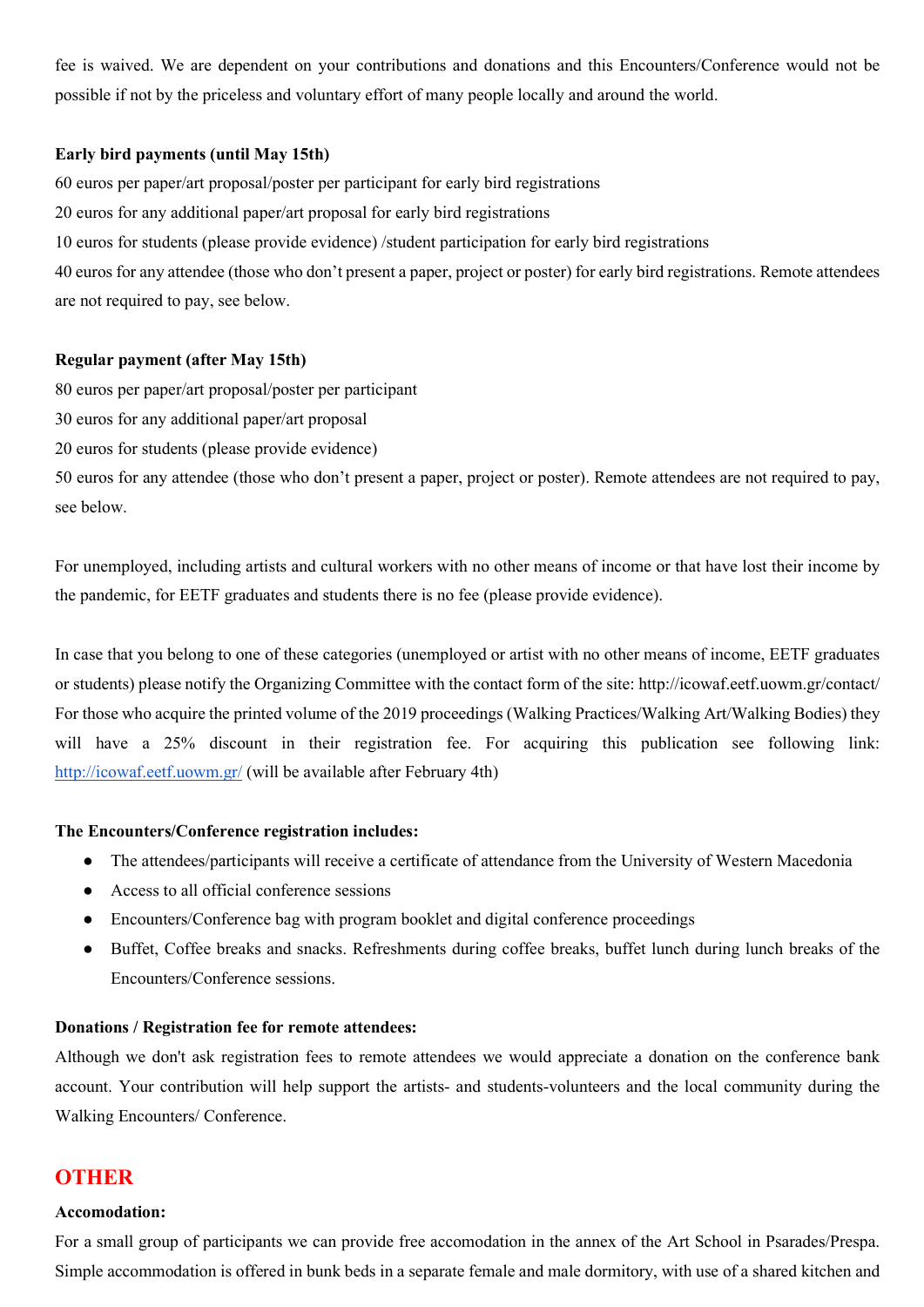separate female and male bathrooms. Places are limited, so contact us as soon as possible if you want to use our facilities. The kitchen, dining room and workspace of the annex will be available for all participants. Hotel accomodation is at one's own expense and starts at 35 euro/night for a single room in Prespes.

#### IMPORTANT

The Organizing Committee will follow all the measures related to the pandemic situation as addressed from the Hellenic Public Health Organisation (ΕΟΔΥ/ΕΟDY). Also all those who will be selected to participate in Prespa will have to sign a consent document, concerning safety and health issues.

## CONTACT E-MAIL

sinedrioteet@uowm.gr

#### **WEBSITE**

http://icowaf.eetf.uowm.gr/ (will be updated from February 4th)



Photo: Vasilis Ioakeimidis

# SCIENTIFIC/ARTISTIC COMMITTEE

-Yannis Ziogas, Associate Professor, Department of Fine and Applied Arts, School of Fine Arts, University of Western Macedonia, Greece (coordinator of the Walking Encounters/Conference, coordinator of Visual March to Prespa)